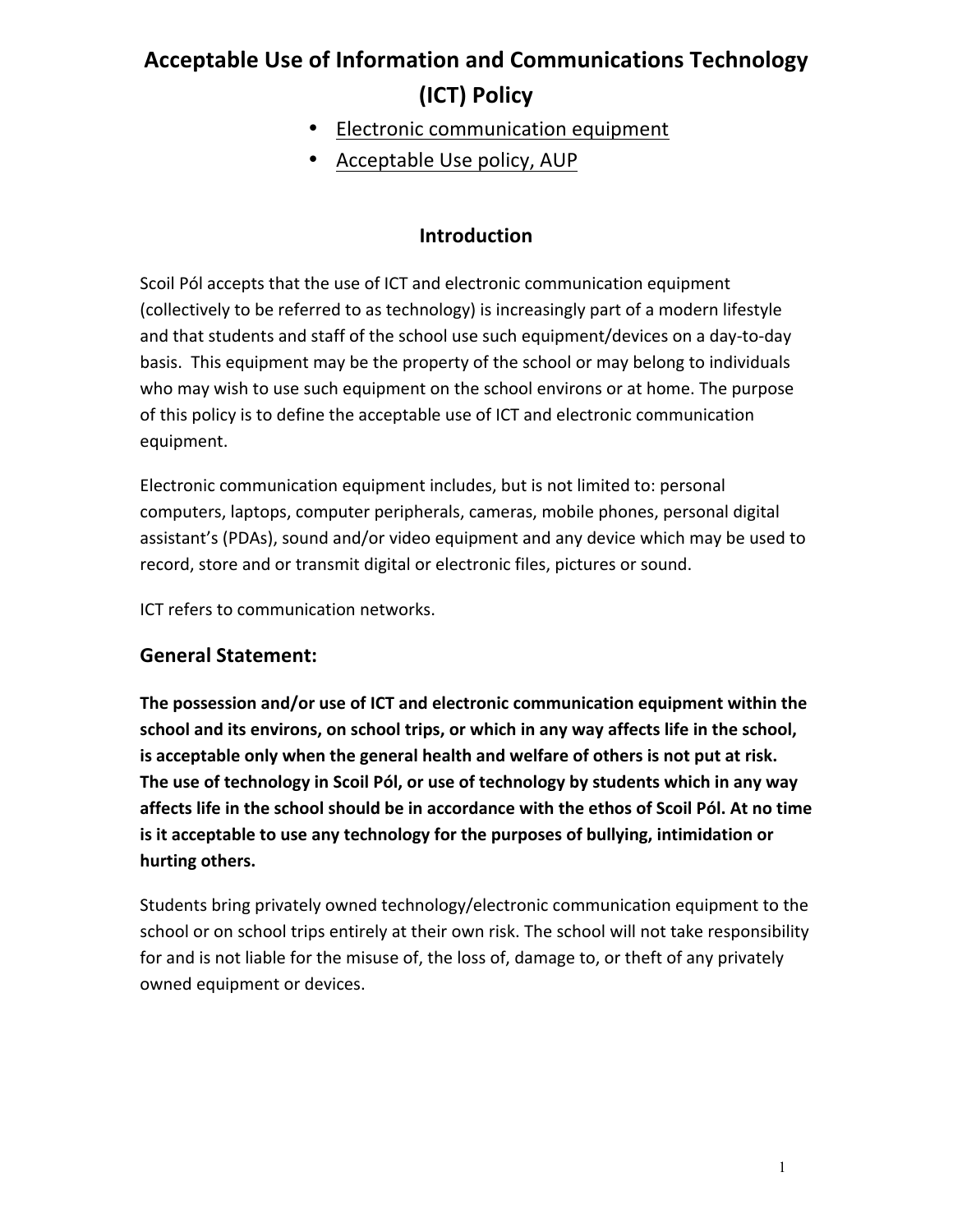## **Electronic Communication Equipment**

The use of all electronic communication equipment is permissible with the permission of the teacher in charge and only under teacher supervision and specific instructions. The use of all electronic communication equipment is not allowed at break-times/lunchtimes.

#### **Mobile Phones/Wearable electronic communication devices**

It is accepted that mobile phones/wearable electronic communication devices are widely used by students and may be brought onto the school environs. This is permissible, but it is understood that all students must use these devices in a responsible and mature manner.

Mobile phones/wearable electronic communication devices must be switched off/immobilised from 8:55 until end of last class. If a student is found to be using a mobile phone during this time it may be confiscated and may not be returned until the end of term unless collected by the student's parent/guardian.

These devices must never be used to bully, intimidate or hurt others. This principle applies but is not limited to telephone calling, voice mailing, texting or recording, or sending of images. Photographs may not be taken without the prior consent of the person who is being photographed. The sending of unwelcome texts or images, and the making of unwelcome calls to others is regarded as a serious offence. Use of mobile phones/wearable electronic communication devices to download, store, record or transmit unacceptable images, video, sound, texts or other files is entirely unacceptable and will lead to the confiscation of the device(s) and will be sanctioned as outlined below. 

#### **Cameras**

The use of a camera is permissible with the permission of the teacher in charge and only under teacher supervision and specific instructions.

Cameras must never be used to bully, intimidate or hurt others. Photographs should not be taken without the prior consent of the person who is being photographed. Any use of cameras to intimidate others is forbidden. Any such occurrence will be viewed by the school as an act of bullying and will be sanctioned accordingly.

#### **Sound recording equipment**

The use of all sound recording equipment is permissible with the permission of the teacher in charge and only under teacher supervision and specific instructions.

Sound recording equipment must never be used to bully, intimidate or hurt others.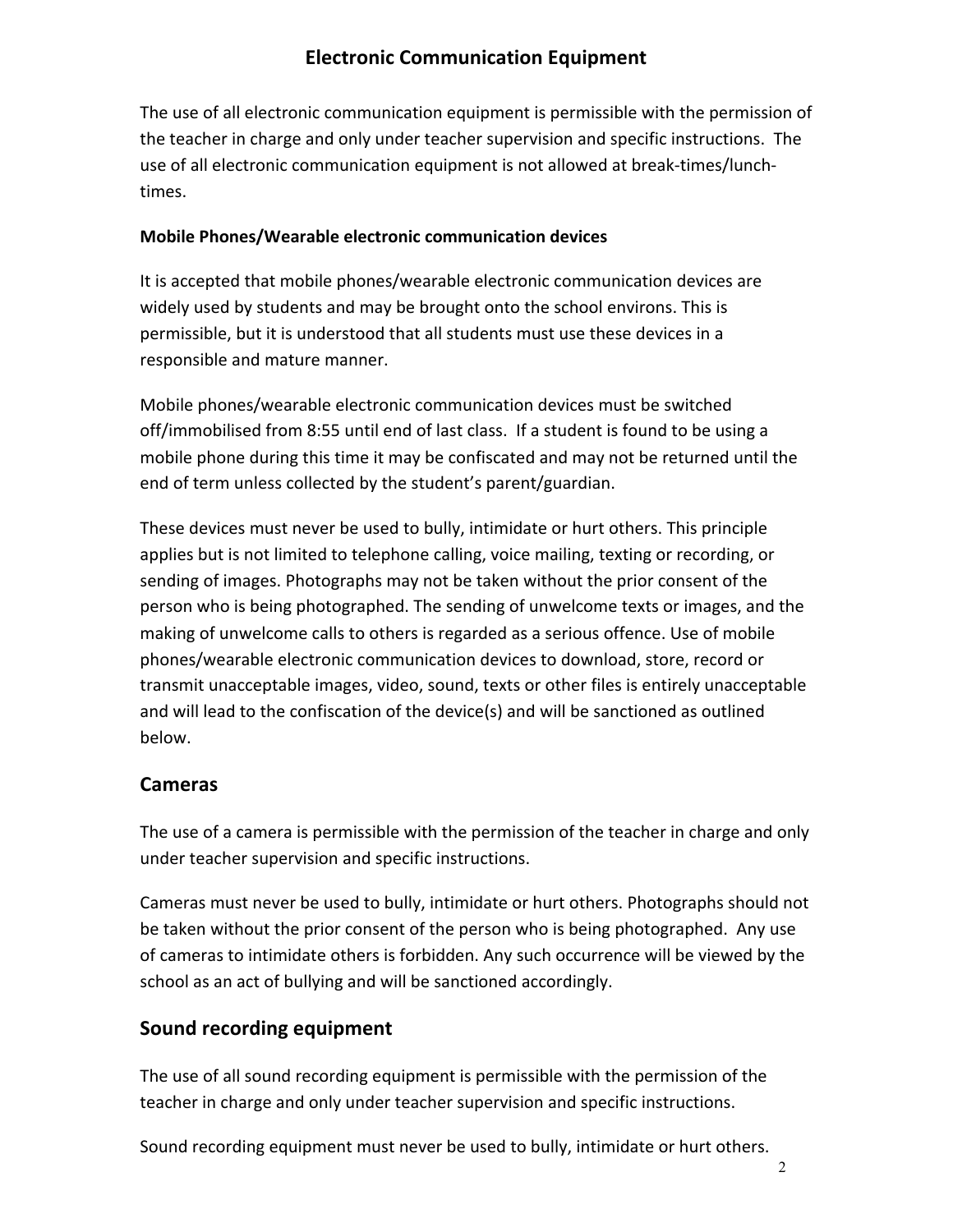Sound recordings should not be made without the prior consent of the person who is being recorded.

## **Personal Laptops/tablets/PDAs (including Palm/Pocket devices)**

The use of all laptops/tablets/PDAs is permissible with the permission of the teacher in charge and only under teacher supervision and specific instructions.

Use of laptops/tablets/PDAs must not be contrary to the school **Acceptable Use Policy (AUP)** for the school Network/ Internet.

Laptops/tablets/PDAs must never be used to bully, intimidate or hurt others. Use of laptops/tablets/PDAs to download, store, record or transmit unacceptable images, video, sound, texts or other files is entirely unacceptable and will lead to the confiscation of the device and sanctions up to and including expulsion may apply. The school reserves the right to request a student to submit his/her laptop/tablet/PDA for inspection if, in the opinion of the school, a student is suspected of inappropriate use.

#### **Personal Music Players** (radios/MP3 players/iPods/Walkmans/Discmans/etc)

The use of all Personal Music Players is permissible with the permission of the teacher in charge and only under teacher supervision and specific instructions.

Students may not use the school computer facilities to download files or music to their personal music player.

## Sanctions for the misuse of electronic communication equipment or **devices privately owned or otherwise**

Misuse of electronic communication equipment will be sanctioned as per code of behavior.

Inappropriate use of electronic communication equipment will be sanctioned as outlined below.

The school reserves the right to confiscate any electronic equipment privately owned which, in the reasonable opinion of the school, may have been used to intimidate, hurt or offend another person. Such equipment may be returned to parent/guardian.

The school also reserves the right to prohibit the use of certain equipment in the school where the health, safety or welfare of any person, including the owner of the equipment, is judged to be at risk.

Where electronic equipment is judged to contain inappropriate or offensive material,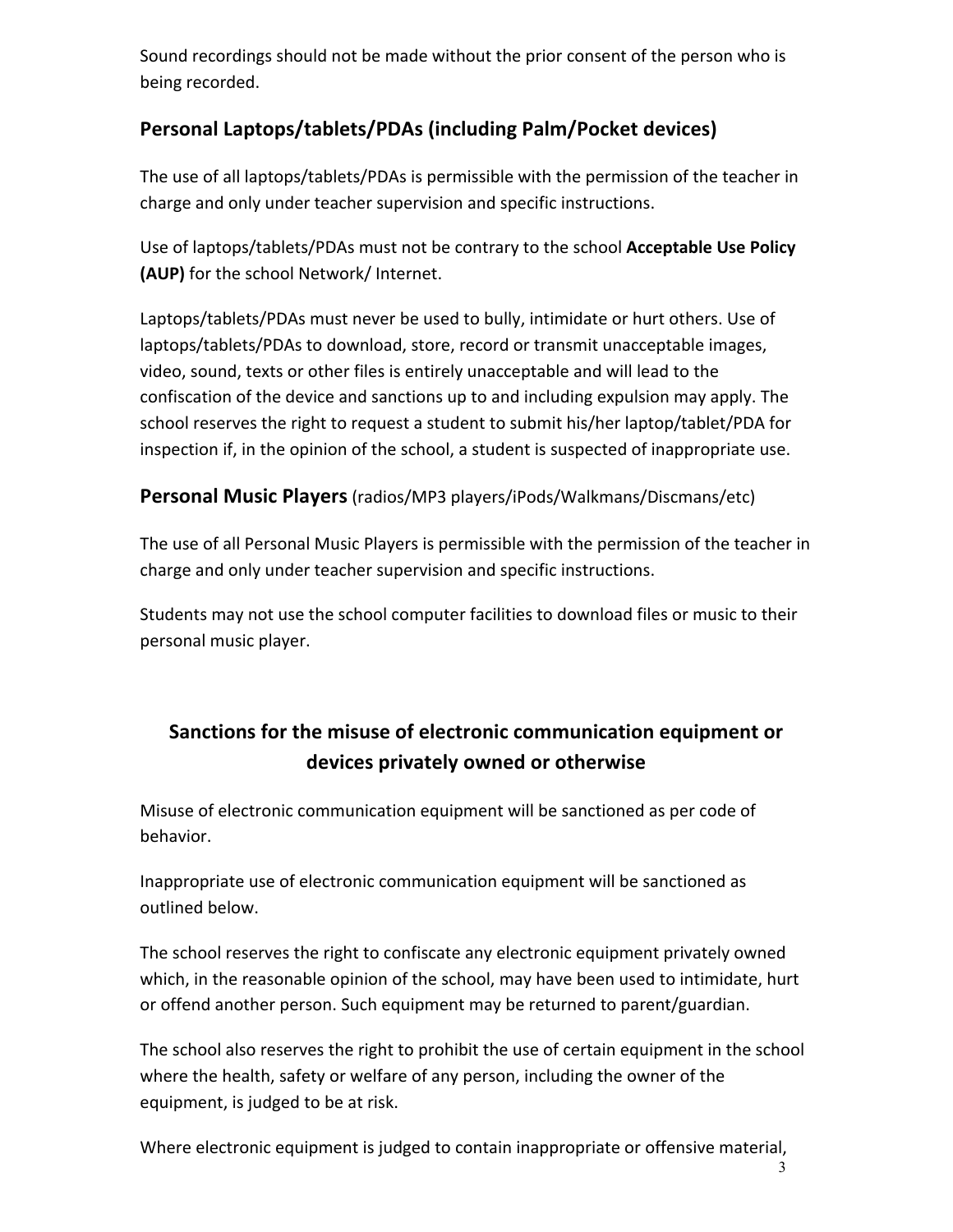the school reserves the right to inspect such equipment.

Where equipment is believed to have been used in the possible abuse of others, or where possible legal issues may arise in the future, the school reserve the right to hold the privately owned electronic equipment until legal advice has been received.

In the case of repeated misuse of electronic equipment or where a serious offence has occurred, a student may be sanctioned up to and including expulsion from the school.

## **The school Computer Network**

The Internet is a global computer network that offers a wealth of resources. Students can use the Internet to locate material to meet their educational needs. As with all technology, the school encourages students to view the Network as a tool to further assist study and education generally.

As information on the Internet appears, disappears and changes, it is not always possible to predict or control what students may locate or use. They might encounter information that is inaccurate, controversial, and potentially harmful.

As part of the school's IT plan we offer students supervised access to the Internet. The Internet will be used to further educational goals and objectives, but students may find ways, accidentally or intentionally, to access undesirable materials as well. We believe that the benefits to students from access to the Internet, in the form of information resources and opportunities for collaboration, exceed any disadvantages, but ultimately, parents and guardians are responsible for setting and conveying the attitudes and standards that their children should follow when using media and information sources.

During school, teachers may guide students toward materials suited to their courses. Outside school, families bear the same responsibility for such guidance as they exercise with information sources such as television, telephones, magazines and other potentially offensive media.

In exercising its duty of care, the school uses filtering software on its education network to prevent accidental or intentional access to unsuitable websites. It is impossible to filter out every potentially harmful website but every effort is made to do this. These filters are automatically updated on a regular basis. Access to the Internet by students is closely monitored by their supervising teacher so that if a site appears to have bypassed the filters it will be blocked to prevent further access. The school uses software to monitor all use of the school computer facilities. In particular parents should note that Scoil Pol cannot be held responsible if students access unsuitable websites, but every reasonable precaution is taken by the school to provide for online safety.

The school has invested heavily in advanced computer facilities and these need to be protected for the use and benefit of all students and staff. The Acceptable Use Policy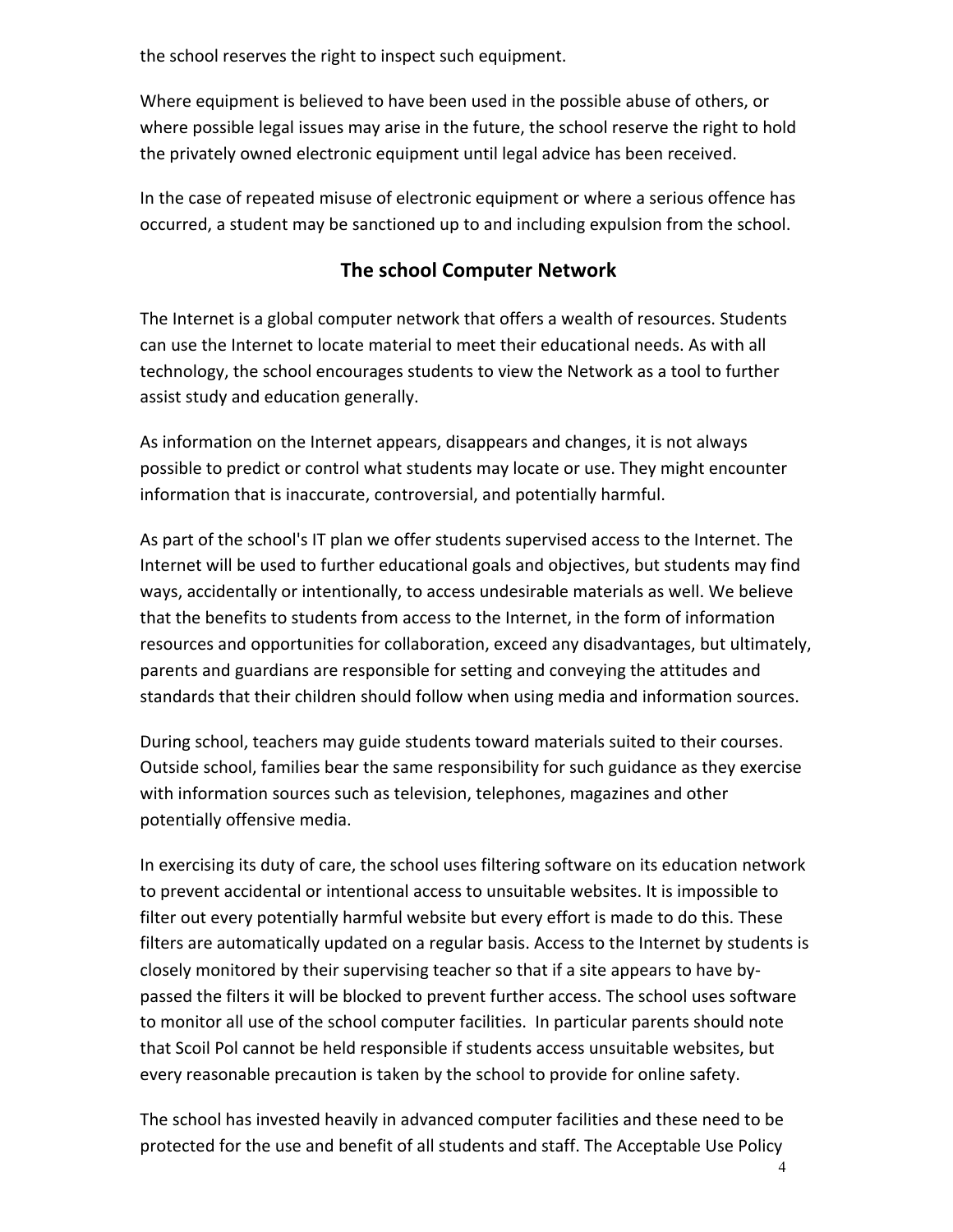(AUP), which is based on the government sponsored National Centre for Technological Education (NCTE) AUP guidelines, is outlined below.

## **Acceptable Use Policy**

Scoil Pól is connected to the **Schools Broadband Network**, which is controlled and managed by the National Centre for Technology in Education (NCTE) which is under the auspices of the Department of Education and Skills.

The aim of this Acceptable Use Policy (AUP) is to ensure that students will benefit from learning opportunities offered by the school's Internet resources in a safe and effective manner. Internet use and access is considered a school resource and privilege. Therefore if the school AUP is not adhered to this privilege will be withdrawn and appropriate sanctions as outlined in the AUP will be imposed.

It is envisaged that the Acceptable Use Policy will be revised as necessary and parents and students will be informed of any changes. Before signing, the AUP should be read carefully to indicate that the conditions of use are accepted and understood.

## **School's Strategy**

The school will employ a number of strategies in order to maximise learning opportunities and reduce risks associated with the Internet. These strategies are as follows:

#### **General**

- Access to network connections will always be supervised by a teacher
- Students will not examine, change or use another user's network logon account.
- Students will not reveal their logon password to another student nor shall they logon as another student or allow another student to logon using their account.
- The use of the network for commercial purposes is forbidden
- Content filtering implemented and provided by the NCTE will be used in order to minimise the risk of exposure to inappropriate material
- The school may monitor students' Internet usage as necessary
- Students will be made aware of Internet safety
- Uploading and downloading of non-approved software is not permitted
- Virus protection software is used and updated as necessary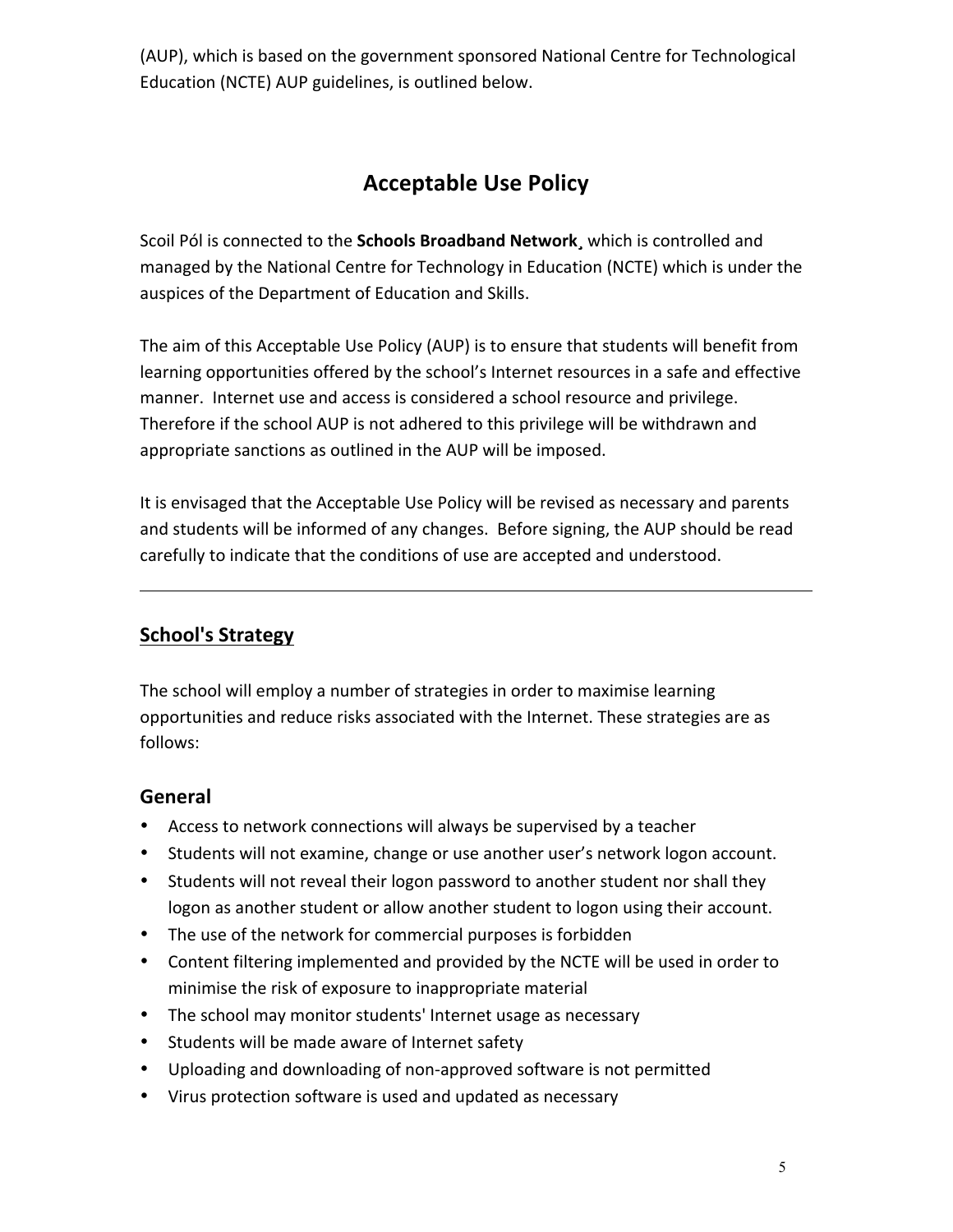- The use of personal storage media (floppy disks, CDs, DVDs, memory sticks, etc) in school requires a teacher's permission.
- Students will treat others with respect at all times and will not undertake any actions that may bring the school into disrepute.

## **World Wide Web**

- Students will not knowingly visit Internet sites that contain obscene, illegal, hateful or otherwise objectionable materials.
- Students will report accidental accessing of inappropriate materials in accordance with school procedures
- Students will use the Internet for educational purposes only.
- Students will not copy information into assignments and fail to acknowledge the source (plagiarism and copyright infringement)
- Students will never disclose or publicise personal information.
- Students will be aware that any usage, including distributing or receiving information, school-related or personal, may be monitored for unusual activity, security and/or network management reasons

## **E-mail**

- Students will use approved e-mail accounts under supervision by and permission from a teacher.
- Students will not send or receive any material that is illegal, obscene, and defamatory or that is intended to annoy or intimidate another person.
- Students will not reveal their own or other people's personal details, such as addresses or telephone numbers or pictures.
- Students will never arrange a face-to-face meeting with someone they only know through use of ICT.
- Students will note that sending and receiving email attachments is subject to permission from their teacher.

## **Internet Chat**

- Students will not create, access or use chat rooms, bulletin boards, discussion forums or other electronic communication forums.
- Students will not use voice over Internet protocols (VoIPs), eg. skype

## **Inappropriate Activities**

Students will not visit Internet sites, make, post, download, upload, data transfer, communicate or pass on material, remarks, proposals or comments that contain or relate to: child sexual abuse images/ promotion or conduct of sexual acts/ racist material. To do so is unacceptable and illegal and will be dealt with accordingly.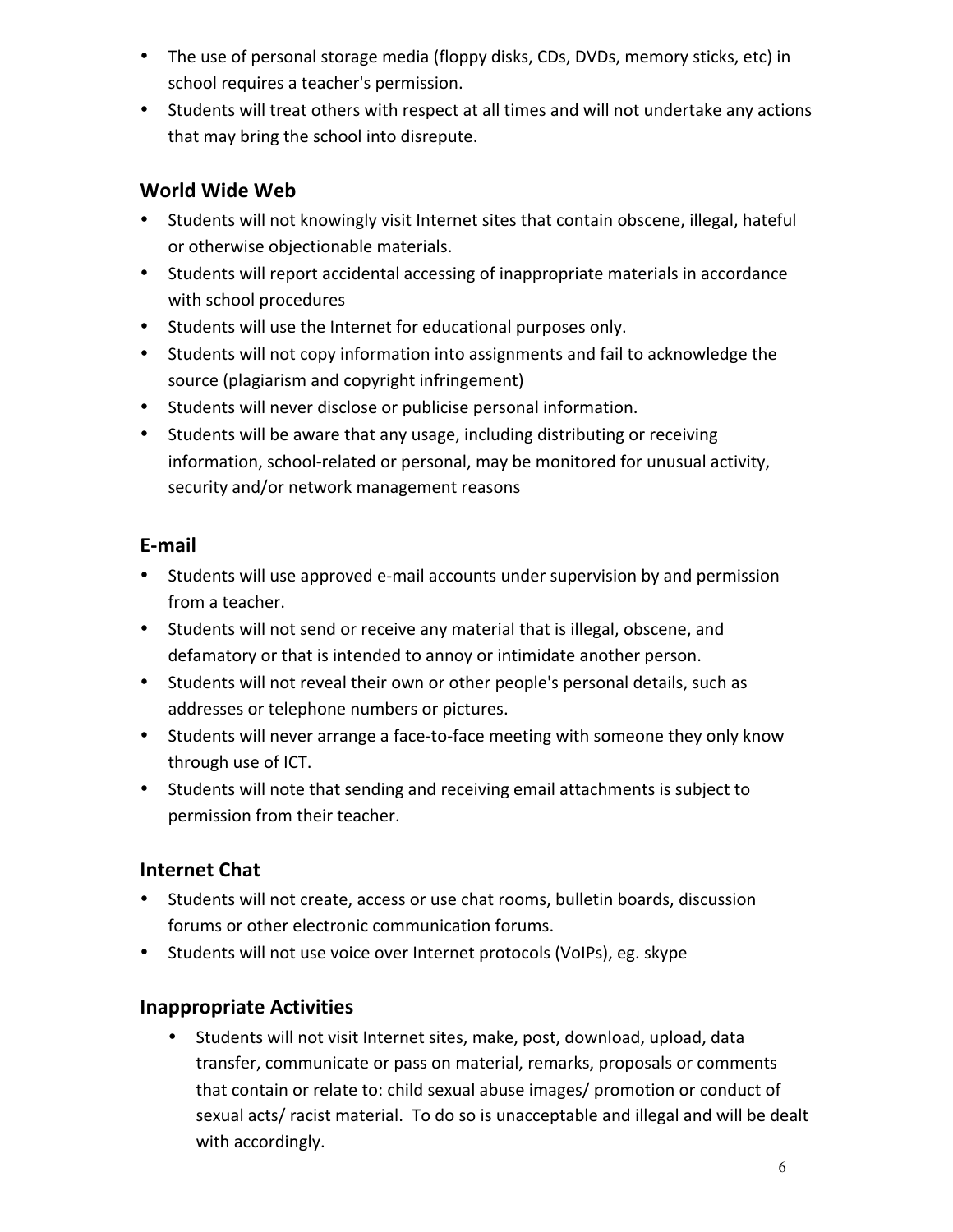- Students will not visit Internet sites, make, post, download, upload, data transfer, communicate or pass on material, remarks, proposals or comments that contain or relate to: pornography/ promotion of any kind of discrimination/ promotion of racial or religious hatred/ threatening behavior, including promotion of physical violence or mental harm/ any other information which may be offensive to colleagues or breaches the integrity of the ethos of the school or brings the school into disrepute. To do so is unacceptable and will be dealt with accordingly.
- Students will not use school systems to run a private business
- Students will not use systems, applications, websites or other mechanisms that bypass the filtering or other safeguards employed by the school and/or NCTE
- Students will not upload, download, transmit commercial software or any copyrighted materials belonging to third parties without the necessary licensing permissions
- Students will not reveal or publicise confidential or proprietary information
- Students will not create or propagate computer viruses or other harmful files
- Students will not use on-line gambling sites
- Students will not access social networking sites

## **School Website**

- Students may be given the opportunity to publish projects, artwork or school work on the World Wide Web.
- The publication of student work will be coordinated by a teacher.
- Students' work will appear in an educational context on Web pages with a copyright notice prohibiting the copying of such work without express written permission.
- Digital photographs, audio or video clips of individual students will not be published on the school website. Instead photographs, audio and video clips, if present, will focus on group activities.
- The school will endeavor to use digital photographs, audio or video clips focusing o group activities. Content focusing on individual students will only be published on the school website with parental permission.
- Personal student information including home address and contact details will not appear on school web pages.
- Students will continue to own the copyright on any work published.

## **Personal Devices**

Students using their own technology should follow the rules set out in this agreement. They will only use hand-held/external devices in school if they have permission.

## **Bullying**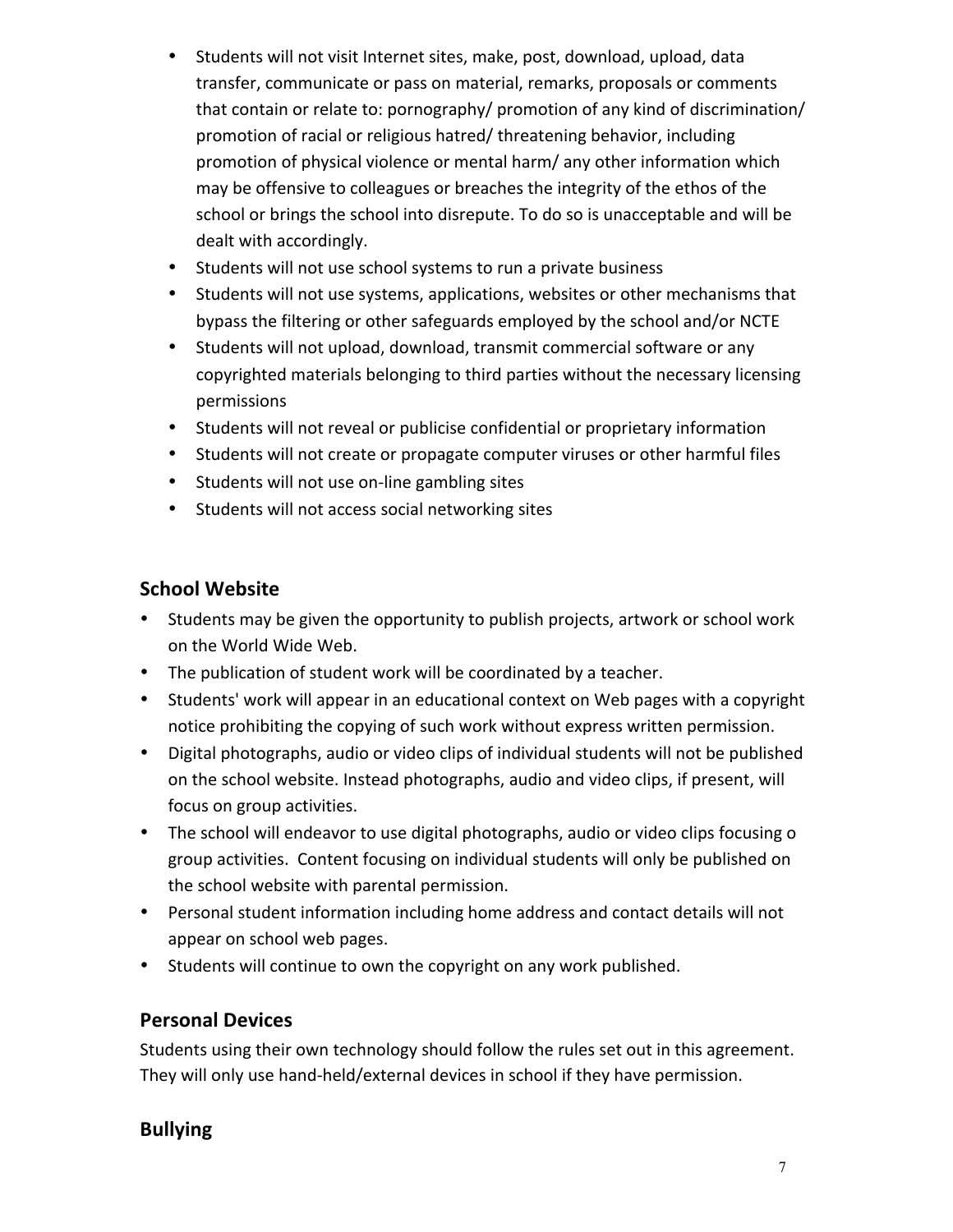- Students should note that the school's Anti-Bullying Policy applies also to the use of the school computer facilities.
- School IT facilities must never be used to bully, intimidate or hurt others.
- Students who maintain their own websites should not use these sites to bully intimidate or hurt others whom they know by association with the school. Images or other files relating to the school or to individuals in the school should not be posted to websites without the consent of the school or of the individual and in all cases names should not be attached to such images or files.

## **Legislation**

The school can provide information on the following legislation relating to use of the Internet, which teachers, students and parents can familiarise themselves with:

- Child Trafficking and Pornography Bill 1997
- 1993 Interception Act
- Video Recordings Act 1989
- The Data Protection Act 1988
- Data Protection (Amendment) Act 2003

## **Support Structures**

The school, on request, can inform students and parents of key support structures and organisations that deal with illegal material or harmful use of the Internet.

## **Sanctions**

Misuse of the Internet may result in disciplinary action, including written warnings, withdrawal of access privileges and, in extreme cases, suspension or expulsion. The school also reserves the right to report any illegal activities to the appropriate authorities.

In the case of a breach of the Law, a criminal prosecution may result.

This policy was ratified by the Board of Management (BOM) on

Signed: Signed: Signed: Signed: Signed: Signed: Signed: Signed: Signed: Signed: Signed: Signed: Signed: Signed: Signed: Signed: Signed: Signed: Signed: Signed: Signed: Signed: Signed: Signed: Signed: Signed: Signed: Signed

Chairperson of BOM **Principal**